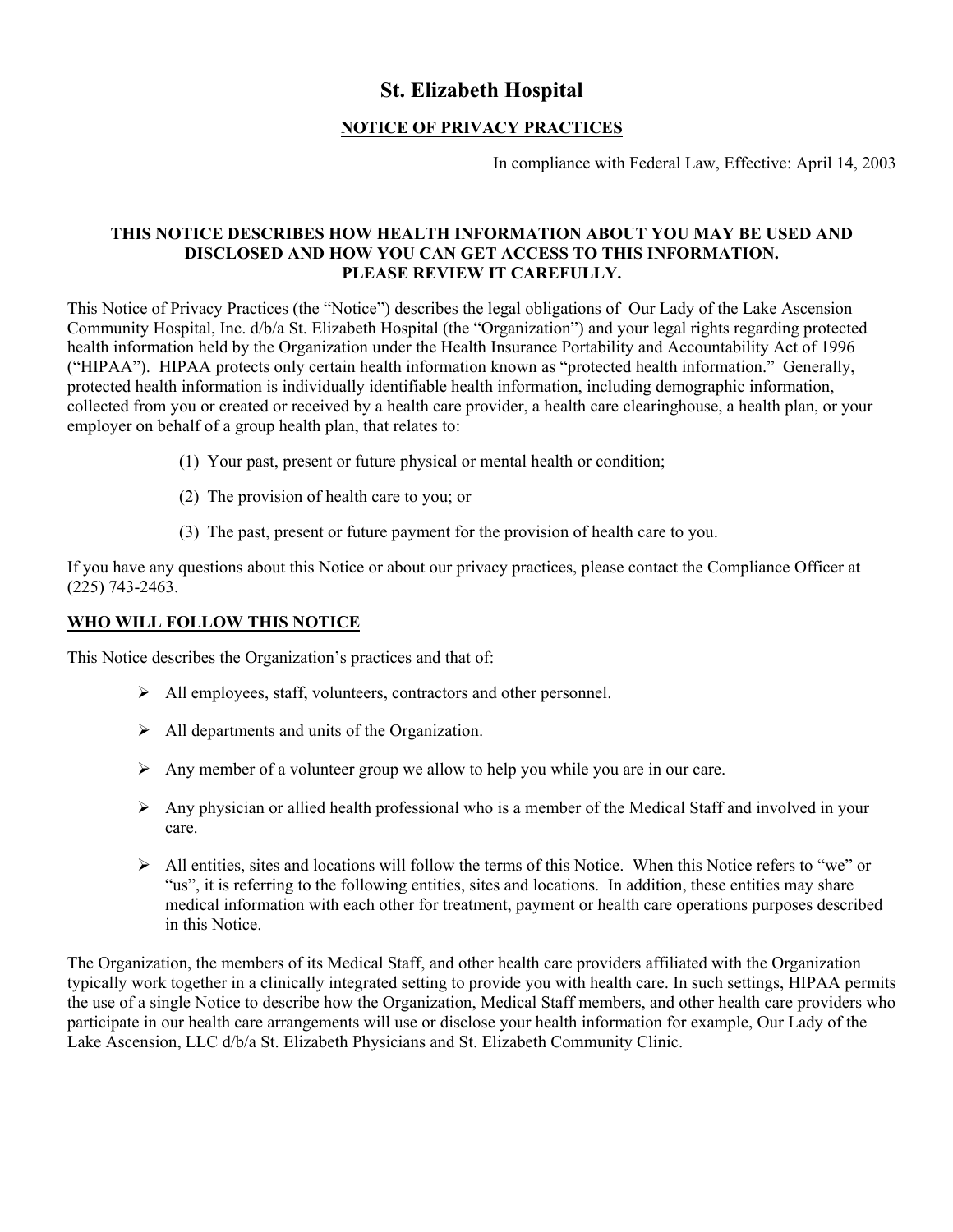# **OUR PLEDGE REGARDING HEALTH INFORMATION**:

We understand that medical information about you and your health is personal. We are committed to protecting health information about you. We create a record of the care and services you receive at our Organization. We need this record to provide you with quality care and to comply with certain legal requirements. This Notice applies to all of the records of your care generated by our Organization, whether recorded in your medical record, invoices, payment forms, videotapes or other ways, that include protected health information. Physicians and other care providers who are not employed by the Organization may have different policies or notices regarding the use and disclosure of your protected health information created in the physician's office or clinic.

# **ACKNOWLEDGMENT OF RECEIPT OF THIS NOTICE**

You will be asked to provide a signed acknowledgement of receipt of this Notice. Our intent is to make you aware of the possible uses and disclosures of your protected health information and your privacy rights. The delivery of health care services will in no way be conditioned upon your signed acknowledgement. If you decline to provide a signed acknowledgement, we will continue to provide your treatment, and will use and disclose your protected health information for treatment, payment and health care operations when necessary.

## **HOW WE MAY USE AND DISCLOSE MEDICAL INFORMATION ABOUT YOU**

In some circumstances we are permitted or required to use or disclose your protected health information without obtaining your prior authorization and without offering you the opportunity to object. The following categories describe these different circumstances. For each category of uses or disclosures we will explain what we mean and list an example. Not every use or disclosure in a category will be listed. However, all of the ways we are permitted to use and disclose information will fall within one of the categories.

- ¾ **For Treatment**. We may use and disclose your protected health information to provide you with medical treatment or services. We may disclose your protected health information to doctors, nurses, technicians, medical students, or other health care providers who are involved in taking care of you. For example, a doctor treating you for a broken leg may need to know if you have diabetes because diabetes may slow the healing process. In addition, the doctor may need to tell the dietitian if you have diabetes so that we can arrange for appropriate meals. Different departments of the hospital also may share medical information about you in order to coordinate the different things you need, such as medications, lab work and x-rays and we may disclose your protected health information to third parties with whom we coordinate and manage your care.
- ¾ **For Payment**. We may use and disclose your protected health information so that the treatment and services you receive at the hospital may be billed to and payment may be collected from you, an insurance company or a third party. For example, we may inform your health insurance company of your diagnosis and treatment in order to assist the insurer in processing our claim for the health care services provided to you or share information with a person who helps pay for your care.
- ¾ **For Health Care Operations**. We may use and disclose your protected health information for our dayto-day operations and functions. For example, we may we may compile your protected health information, along with that of other patients, in order to allow a team of our health care professionals to review that information and make suggestions concerning how to improve the quality of care provided at our Organization. We may also disclose information to doctors, nurses, technicians, medical students, members of our quality improvement team, and other participants in our organized health care arrangements for review and learning purposes and to improve the quality and effectiveness of the services you receive.
- ¾ **To Business Associates**. We may contract with individuals or entities known as Business Associates to perform various functions on our behalf or to provide certain types of services. In order to perform these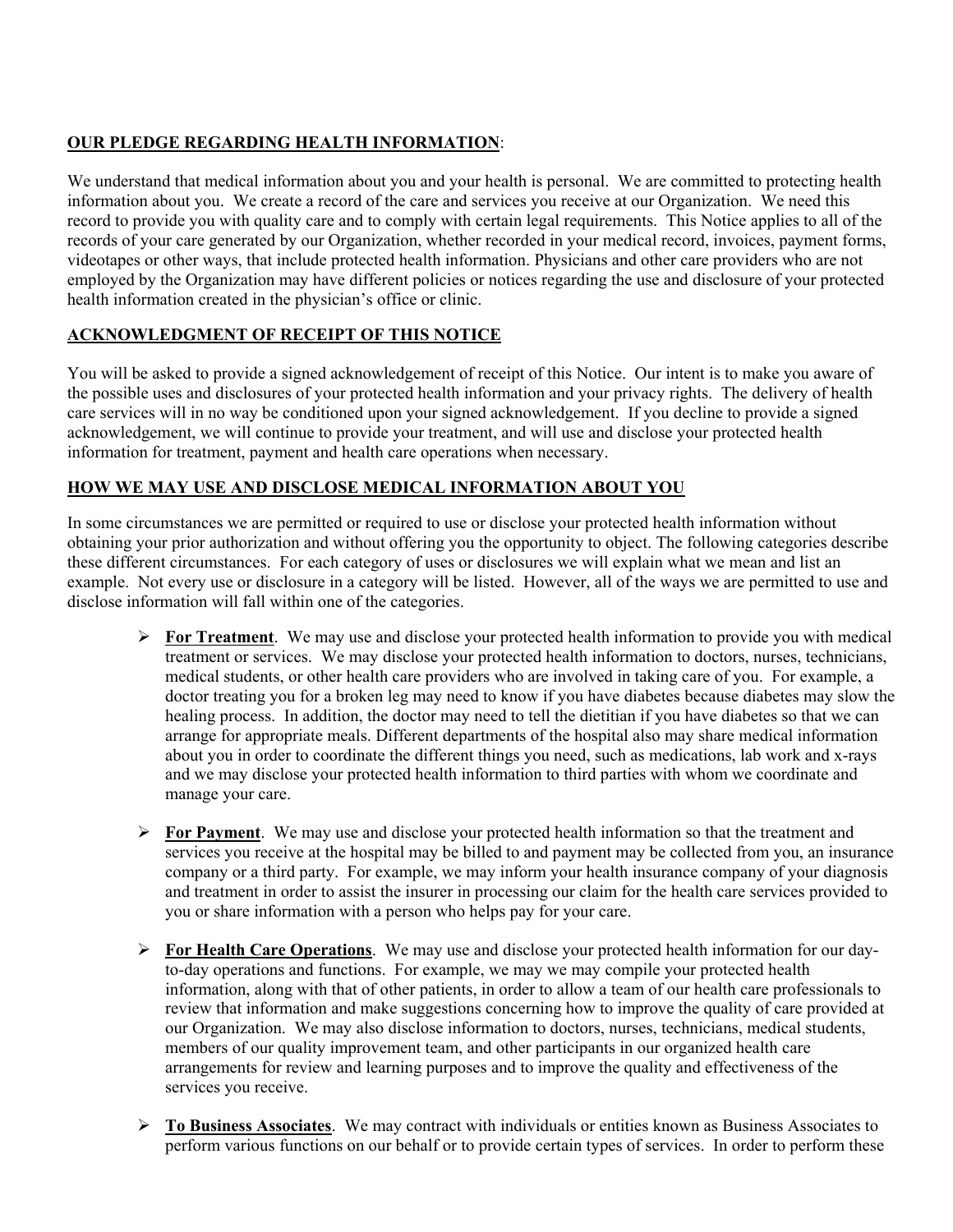functions or to provide these services, Business Associates will receive, create, maintain and/or transmit protected health information about you, but only after they agree in writing with us to implement appropriate safeguards regarding your protected health information.

- ¾ **Appointment Reminders**. We may contact you as a reminder that you have an appointment for treatment or medical care at our Organization.
- ¾ **Treatment Alternatives**. We may contact you about or recommend possible treatment options or alternatives that may be of interest to you.
- ¾ **Health-Related Benefits and Services**. We may contact you about health-related benefits or services such as disease management programs and community-based activities in which we participate that may be of interest to you.
- ¾ **Fundraising Activities**. We may contact you as part of our effort to raise funds for our Organization. You have a right to opt out of receiving fundraising communications and all fundraising communications will include information about how you may opt out of future communications.
- ¾ **Research**. Under certain circumstances, we may use and disclose your protected health information for research purposes through a special approval process designed to protect patient safety, welfare, and confidentiality. This process evaluates a proposed research project and its use of medical information, trying to balance the research needs with patients' need for privacy of their medical information. For example, a research project may involve comparing the health and recovery of all patients who received one medication to those who received another, for the same condition. We may also disclose your protected health information to people preparing to conduct a research project, for example, to help them look for patients with specific medical needs, so long as the information they review does not leave the hospital.
- ¾ **As Required By Law**. We will disclose your protected health information when required to do so by federal, state or local law.
- ¾ **To Avert a Serious Threat to Health or Safety**. We may use and disclose your protected health information when necessary to prevent a serious threat to your health and safety or the health and safety of the public or another person. Any disclosure, however, would only be to someone able to help prevent the threat.

#### **SPECIAL SITUATIONS**

- ¾ **Organ and Tissue Donation**. If you are an organ donor, we may disclose your protected health information to organizations that handle organ procurement or organ, eye or tissue transplantation or to an organ donation bank, as necessary to facilitate organ or tissue donation and transplantation.
- ¾ **Military and Veterans**. If you are a member of the armed forces, we may disclose your protected health information as required by military command authorities. We may also release health information about foreign military personnel to the appropriate foreign military authority.
- ¾ **Workers' Compensation**. We may disclose your protected health information for workers' compensation or similar programs. These programs provide benefits for work-related injuries or illness.
- ¾ **Public Health Risks**. We may disclose your protected health information for public health activities. These activities generally include the following:
	- to prevent or control disease, injury or disability;
	- to report births and deaths;
	- to report to state and federal tumor registries;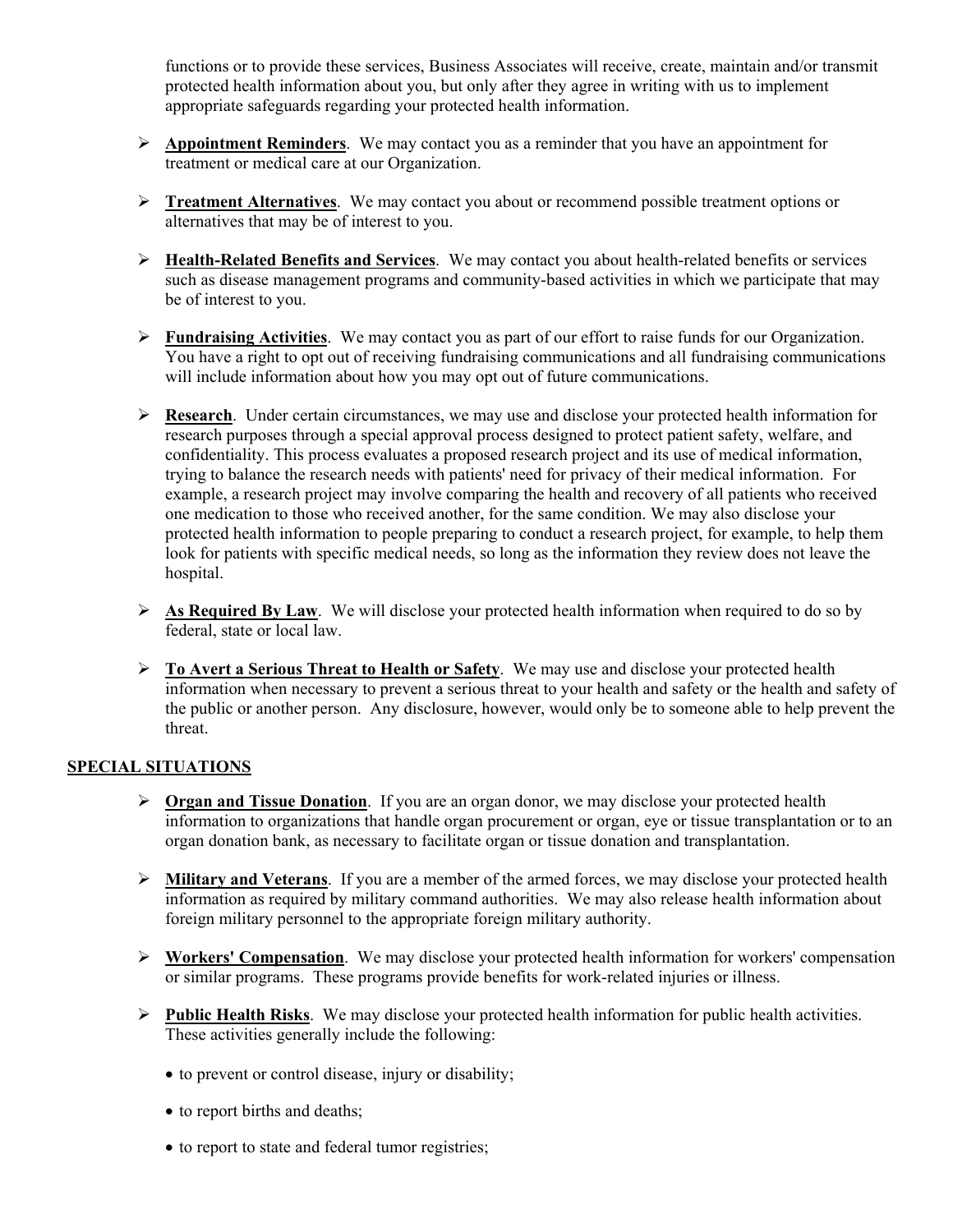- to report child abuse or neglect;
- to report reactions to medications or problems with products;
- to notify people of recalls of products they may be using;
- to notify a person who may have been exposed to a disease or may be at risk for contracting or spreading a disease or condition;
- to provide proof of immunization to a school that is required by state or other law to have such proof with agreement to the disclosure by a parent or guardian of, or other person acting in loco parentis for an un-emancipated minor;
- to notify the appropriate government authority if we believe that a patient has been the victim of abuse, neglect or domestic violence. We will only make this disclosure if you agree or when required or authorized by law.
- ¾ **Health Oversight Activities**. We may disclose your protected health information to a health oversight agency for activities authorized by law. These oversight activities include, for example, audits, investigations, inspections, and licensure. These activities are necessary for the government to monitor the health care system, government programs, and compliance with civil rights laws.
- ¾ **Judicial and Administrative Proceedings.** We may disclose your protected health information in response to and in accordance with a court or administrative order. We may also disclose your protected health information in response to a subpoena, discovery request, or other lawful process by someone else involved in the dispute after we have received assurances that efforts have been made to tell you about the request or to obtain an order protecting the information requested.
- ¾ **Law Enforcement**. We may disclose your protected health information if asked to do so by a law enforcement official:
	- In response to a court order, subpoena, warrant, summons or similar process;
	- To identify or locate a suspect, fugitive, material witness, or missing person;
	- About the victim of a crime if, under certain limited circumstances, we are unable to obtain the victim's agreement;
	- About a death we suspect may be the result of criminal conduct;
	- About criminal conduct at the Organization; and
	- In emergency circumstances to report a crime; the location of the crime or victims; or the identity, description or location of the person who committed the crime.
- ¾ **Coroners, Medical Examiners and Funeral Directors**. We may disclose your protected health information to a coroner or medical examiner. This may be necessary, for example, to identify a deceased person or to determine cause of death. We may also release health information about patients of the Organization to funeral directors as necessary to carry out their duties.
- ¾ **Inmates**. If you are an inmate of a correctional institution or under the custody of a law enforcement official, we may disclose your protected health information to the correctional institution or law enforcement official. This release would be permitted (1) for the institution to provide you with health care; (2) to protect your health and safety or the health and safety of others; or  $(3)$  for the safety and security of the correctional institution.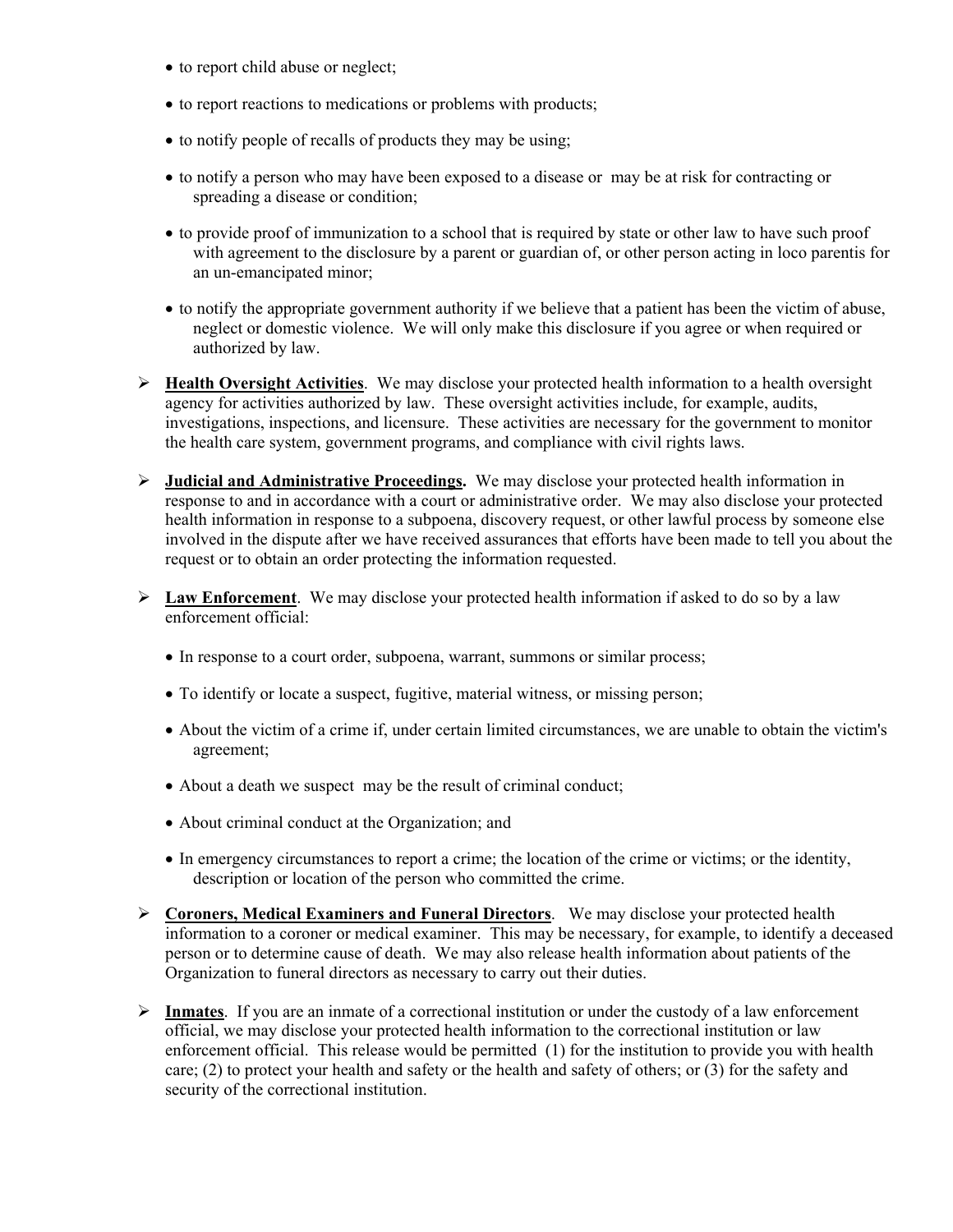¾ **National Security and Intelligence Activities**. We may release your protected health information to authorized federal officials for intelligence, counterintelligence and other national security activities authorized by law.

We may also use or disclose your protected health information in the following circumstances. However, except in emergency situations, we will inform you of our intended action prior to making any such uses and disclosures and will, at that time, offer you the opportunity to object.

- ¾ **Hospital Directory**. We may include certain limited information about you in the hospital directory while you are a patient at the hospital. This information may include your name, location in the hospital, your general condition (e.g., fair, stable, etc.) and your religious affiliation. The directory information, except for your religious affiliation, may also be released to people who ask for you by name. Your religious affiliation may be given to a member of the clergy, such as a priest or rabbi, even if they don't ask for you by name. This is so your family, friends and clergy can visit you in the hospital and generally know how you are doing.
- ¾ **Individuals Involved in Your Care or Payment for Your Care**. We may disclose your protected health information to a friend or family member who is involved in your medical care. We may also give information to someone who helps pay for your care. We may also tell your family or friends your condition and that you are in the hospital. In addition, we may disclose your protected health information to an entity assisting in a disaster relief effort so that your family can be notified about your condition, status and location.

With few exceptions, we must obtain your written authorization for uses and disclosures of your protected health information involving (1) certain marketing communications about a product or service and whether financial remuneration is involved, (2) a sale of protected health information resulting in remuneration not permitted under HIPAA; and (3) psychotherapy notes, except for certain treatment, payment and health care operations purposes, if the disclosure is required by law or for health oversight activities, or to avert a serious threat.

Except as permitted under HIPAA or as described above, disclosures of your protected health information will be made only with your written authorization. You may revoke your authorization at any time, in writing, unless we have taken action in reliance upon your prior authorization, or if you signed the authorization as a condition of obtaining insurance coverage.

# **YOUR RIGHTS:**

You have the following rights regarding health information we maintain about you:

¾ **Right to Request Restrictions**. You have the right to request a restriction or limitation on the health information we use or disclose about you for treatment, payment or health care operations. You also have the right to request a limit on the health information we disclose about you to someone who is involved in your care or the payment for your care, like a family member or friend. For example, you could ask that we not use or disclose information about a surgery you had.

Except as provided below, we are not required to agree to your request. If we do agree, we will comply with your request unless the information is needed to provide you emergency treatment.

Effective September 23, 2013, we will comply with any restriction request if (1) except as otherwise required by law, the disclosure is to a health plan for purposes of carrying out payment or health care operations (and is not for purposes of carrying out treatment); and (2) the protected health information pertains solely to a health care item or service for which the Organization has been paid out-of-pocket in full. The Organization is not responsible for notifying subsequent healthcare providers of your request for restrictions on disclosures to health plans for those items and services, so you will need to notify other providers if you want them to abide by the same restriction.

To request restrictions, you must make your request in writing to the Privacy Officer at St. Elizabeth Hospital, 1125 W. Hwy 30, Gonzales, LA 70737. In your request, you must tell us (1) what information you want to limit; (2)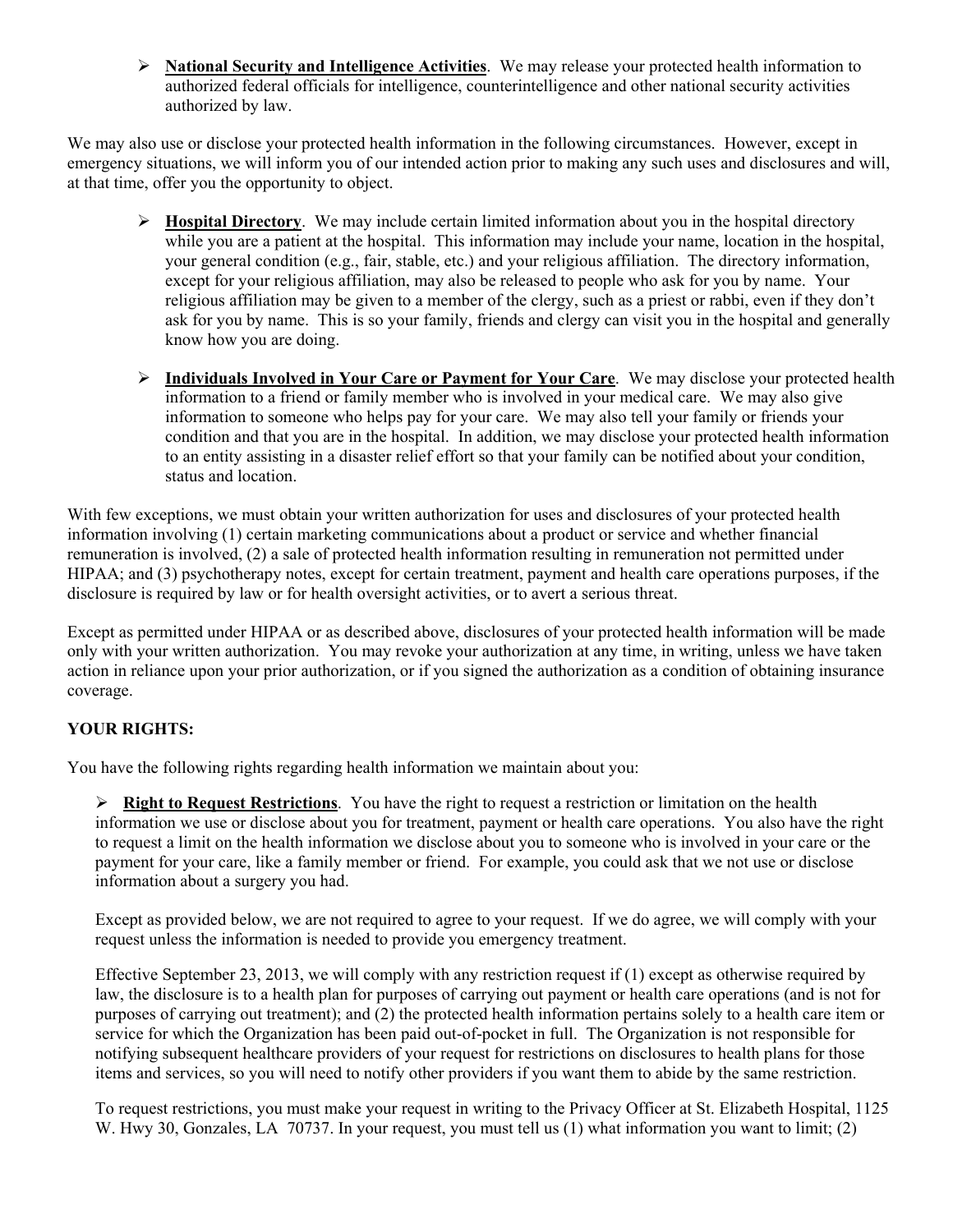whether you want to limit our use, disclosure or both; and (3) to whom you want the limits to apply, for example, disclosures to your spouse.

¾ **Right to Request Confidential Communications**. You have the right to request that we communicate with you about health matters in a certain way or at a certain location. For example, you can ask that we only contact you at work or by mail.

To request communications, you must make your request in writing to the Privacy Officer at St. Elizabeth Hospital, 1125 W. Hwy 30, Gonzales, LA 70737. Your request must specify how or where you wish to be contacted. We will not ask you the reason for your request. We will accommodate all reasonable requests.

¾ **Right to Inspect and Copy Health Information**. You have the right to inspect and copy protected health information that may be used to make decisions about your care. Usually, this includes medical and billing records, but does not include psychotherapy notes, information complied in anticipation of or for use in civil, criminal or administrative proceedings, or certain information that is governed by the Clinical Laboratory Improvement Act. If the requested protected health information is maintained electronically and you request an electronic copy, we will provide access in an electronic format you request, if readily producible, or if not, in a readable electronic form and format we mutually agree upon. We may charge a reasonable cost-based fee consistent with HIPAA and Louisiana law.

Despite your general right to access your protected health information, access may be denied in limited circumstances. For example, access may be denied if you are an inmate at a correctional institution or if you are a participant in a research program that is still in progress. Access may be denied if the federal Privacy Act applies. Access to information that was obtained from someone other than a health care provider under a promise of confidentiality can be denied if allowing you access would reasonable be likely to reveal the source of the information. The decision to deny access under these circumstances is final and not subject to review. Otherwise, we will provide a written explanation on the basis for the denial and your review rights.

To inspect and copy medical information that may be used to make decisions about you, you must submit your request in writing to the Medical Records Department at St. Elizabeth Hospital, 1125 W. Hwy 30, Gonzales, LA 70737. If you request a copy of the information, in accordance with Louisiana state law, you will be charged a fee for the costs of copying, mailing or other supplies associated with your request.

¾ **Right to Request Amendment**. If you feel that protected health information we have about you is incorrect or incomplete, you may ask us to amend the information. You have the right to request an amendment for as long as the information is kept by or for the Organization.

We may deny your request for an amendment if it is not in writing or does not include a reason to support the request. In addition, we may deny your request if you ask us to amend information that:

- Was not created by us, unless the person or entity that created the information is no longer available to make the amendment;
- Is not part of the medical information kept by or for the hospital;
- Is not part of the information which you would be permitted to inspect and copy; or
- Is accurate and complete.

To request an amendment, your request must be made in writing and submitted to the Privacy Officer at St. Elizabeth Hospital, 1125 W. Hwy 30, Gonzales, LA 70737. In addition, you must provide a reason that supports your request. If we deny your request, you have the right to file a statement of disagreement with us and any future disclosures of the disputed information will include your statement.

¾ **Right to an Accounting of Disclosures**. You have the right to request an "accounting" of certain disclosures of your protected health information made during the six-year period preceding the date of your request. However, the following disclosures will not be accounted for: (i) disclosures made for the purpose of carrying out treatment, payment or health care operations unless HIPAA provides otherwise, (ii) disclosures made to you,